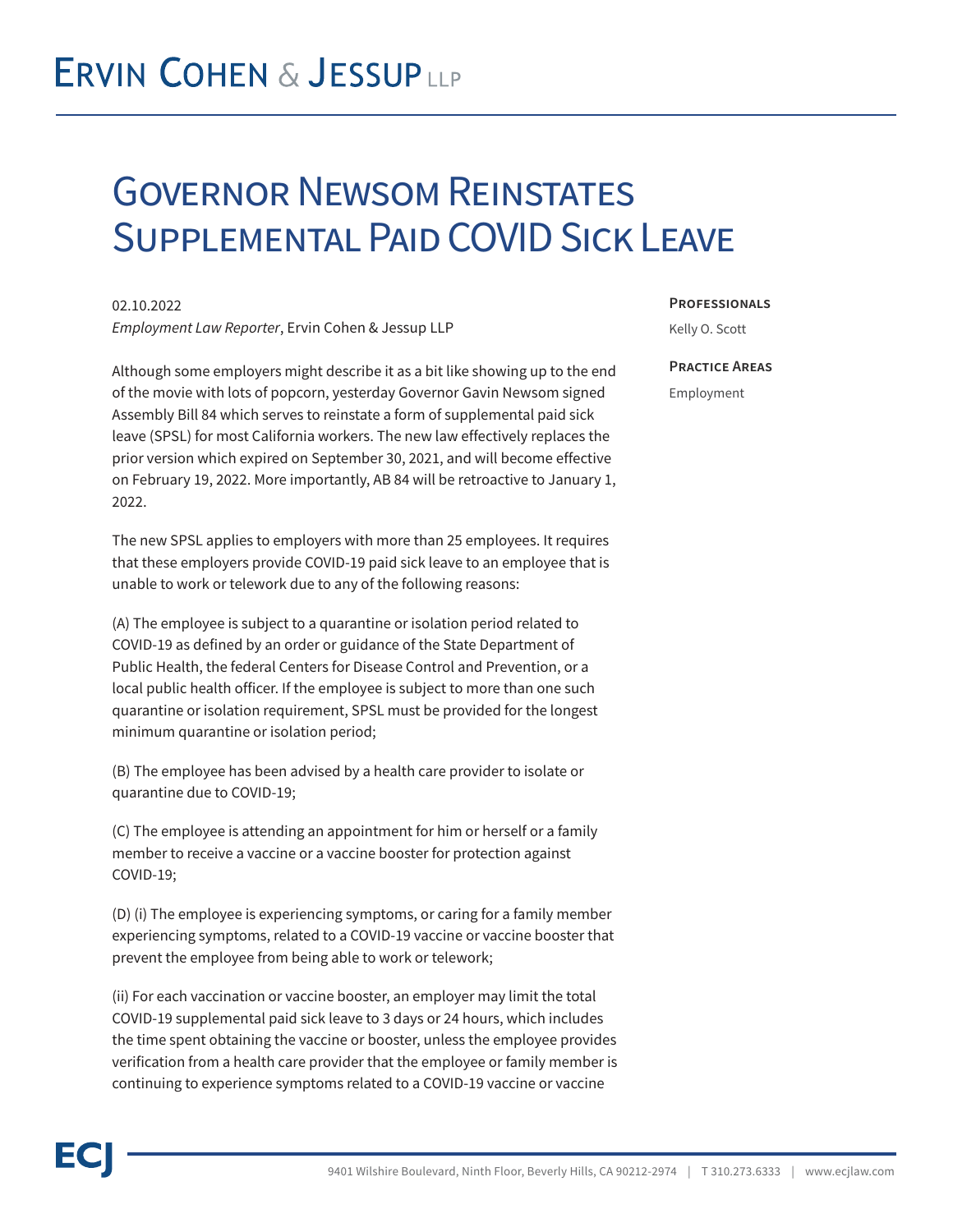## **ERVIN COHEN & JESSUPLLP**

#### Governor Newsom Reinstates Supplemental Paid COVID Sick Leave

booster;

(E) The employee is experiencing symptoms of COVID-19 and seeking a medical diagnosis;

(F) The employee is caring for a family member who is subject to an order or guidance described in subparagraph (A) or who has been advised to isolate or quarantine, as described in subparagraph (B); and

(G) The employee is caring for a child whose school or place of care is closed or otherwise unavailable for reasons related to COVID-19 on the premises;

AB 84 provides for a possible 80 hours of SPSL depending upon the circumstances, which is divided into two categories. [1] For reasons (A) through (G) above, full-time employees or employees who worked at least 40 hours per week in the two weeks prior to the leave are entitled to 40 hours of SPSL. Part-time employees will be entitled to SPSL based on that employee's normal weekly schedule. If the part-time employee works a variable schedule, then the SPSL will be established by seven times the average number of hours the employee worked each day for the employer in the six months preceding the date the employee took the leave. If the employee has worked for the employer for less than six months but more than seven days, this calculation must be made over the entire period the employee worked. If the part-time employee works a variable schedule has worked for the employer for seven days or fewer, then he or she will be entitled to a leave based on the total number of hours worked.

An employee is entitled to additional SPSL in an amount equal to the above (40 hours for full-time workers or for part-time employees, as described) if the employee, or a family member for whom the employee is providing care, tests positive for COVID-19. Employers are permitted to require the employee to submit to a diagnostic test on or after the fifth day after the initial test was taken and document the results, provided the test is made available at no cost to the employee. If the employee requests additional leave because a family member tests positive for COVID-19, the employer may require that the employee provide documentation of that family member's test results before paying the additional leave.

An employee is not required to exhaust his or her initial SPSL before using additional SPSL in the event the employee or a family member tests positive for COVID-19. The total maximum amount of SPSL which an employee may take is 80 hours. It is up to the employee to determine how many hours of SPSL to use. Employers cannot require an employee to use any other paid or unpaid leave, paid time off, or vacation time provided by the employer before the covered employee uses SPSL or in lieu of SPSL. Further, and unlike the prior version of SPSL, an employer may not require an employee to exhaust SPSL before providing any paid leave for reasons related to COVID-19 under any Cal-OSHA COVID-19 Emergency Temporary Standards. However, an employer that pays an employee another supplemental benefit for leave taken on or after January 1, 2022, that is payable for the reasons listed above and compensates the employee in an amount equal to or greater than the amount required by SPSL to which the employee is entitled may count the hours of the other paid benefit or leave towards the total number of hours of SPSL that the employer is required to provide. Such other supplemental benefit for leave taken does not include state paid sick leave, supplemental paid sick leave for COVID-19 provided to certain food sector workers under Labor Code section 248, supplemental paid sick leave for COVID-19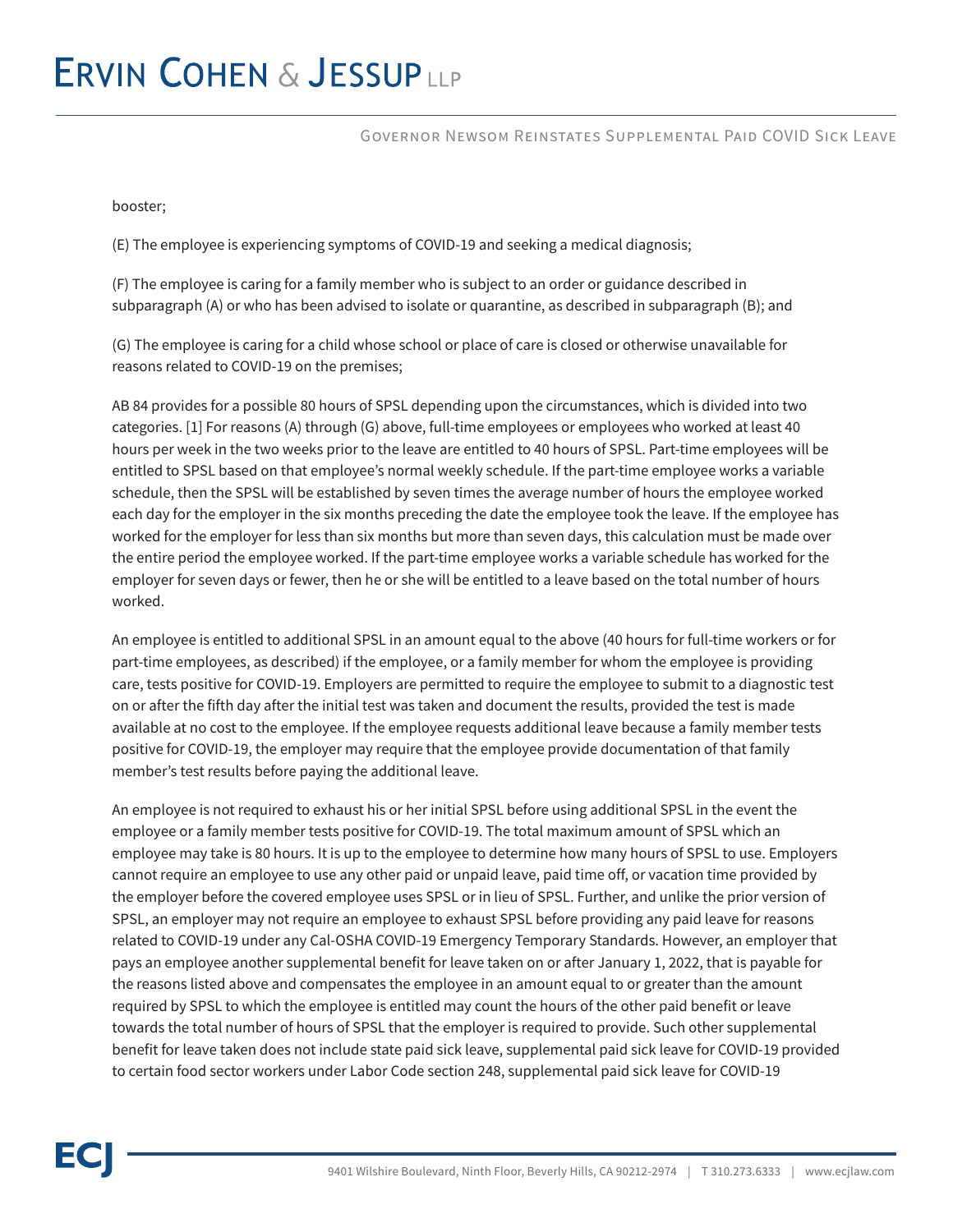# **ERVIN COHEN & JESSUPLLP**

#### Governor Newsom Reinstates Supplemental Paid COVID Sick Leave

provided to certain emergency responders and health care workers under Labor Code section 248.1, or supplemental paid sick leave for COVID-19 provided to certain firefighters under Labor Code section 248.2, but may include paid leave provided by the employer pursuant to any federal or local law in effect or that becomes effective on or after January 1, 2022.

SPSL must be calculated and paid in one of the following ways for hourly workers: in the same manner as the regular rate of pay for the workweek in which the employee uses paid sick time, whether or not the employee actually works overtime in that workweek; or by dividing the employee's total wages, not including overtime premium pay, by the employee's total non-overtime hours worked in the full pay periods occurring within the prior 90 days of employment; provided that, for nonexempt employees paid by piece rate, commission or other method that uses all hours to determine the regular rate of pay, total wages, not including overtime premium pay, shall be divided by all hours, to determine the correct rate of pay for SPSL. SPSL for employees exempt from overtime should be calculated in the same manner as the employer calculates wages for other forms of paid leave time. In any event, employers are not required to pay more than \$511 per day and \$5,110 in the aggregate for SPSL, unless federal legislation is enacted that increases these amounts beyond the amounts that were included in the Emergency Paid Sick Leave Act established by the federal Families First Coronavirus Response Act, in which case the new federal dollar amounts shall apply.

Employers are required to report the amount of SPSL that the employee has used through the pay period in which it was due to be paid on either the employee's wage statement or in a separate writing provided at the same time as the payment of wages. Until SPSL is used, employers are to list zero hours. The SPSL time reported must be listed separately from any state or local paid sick leave. The obligation to report SPSL commences on the next full pay period following the February 19, 2022.

An employee may request payment for any leave taken for the reasons listed above on or after January 1, 2022 for which the employer did not compensate the employee in an amount equal to or greater than the amount required for SPSL, and the employer must provide employee with a retroactive payment on or before payday for the next full pay period. The employer may require the employee to provide documentation of a positive COVID-19 diagnostic test, if applicable. If the employer did compensate the covered employee in an amount equal to or greater than the amount of compensation required for SPSL, then upon the oral or written request of the employee, the employee should be credited for any leave hours used for SPSL reporting purposes. Similarly, upon making any retroactive payment, the number of hours of leave corresponding to the amount of the retroactive payment should be counted towards the total number of hours of SPSL.

AB 84 is set to expire on September 30, 2022, except that an employee taking SPSL at that time must be permitted to take the full amount of SPSL to which that employee would have been entitled.

[1] Additional rules apply for providers of in-home supportive services and firefighters.

*This publication is published by the law firm of Ervin Cohen & Jessup LLP. The publication is intended to present an overview of current legal trends; no article should be construed as representing advice on specific, individual legal matters, but rather as general commentary on the subject discussed. Your questions and comments are always*